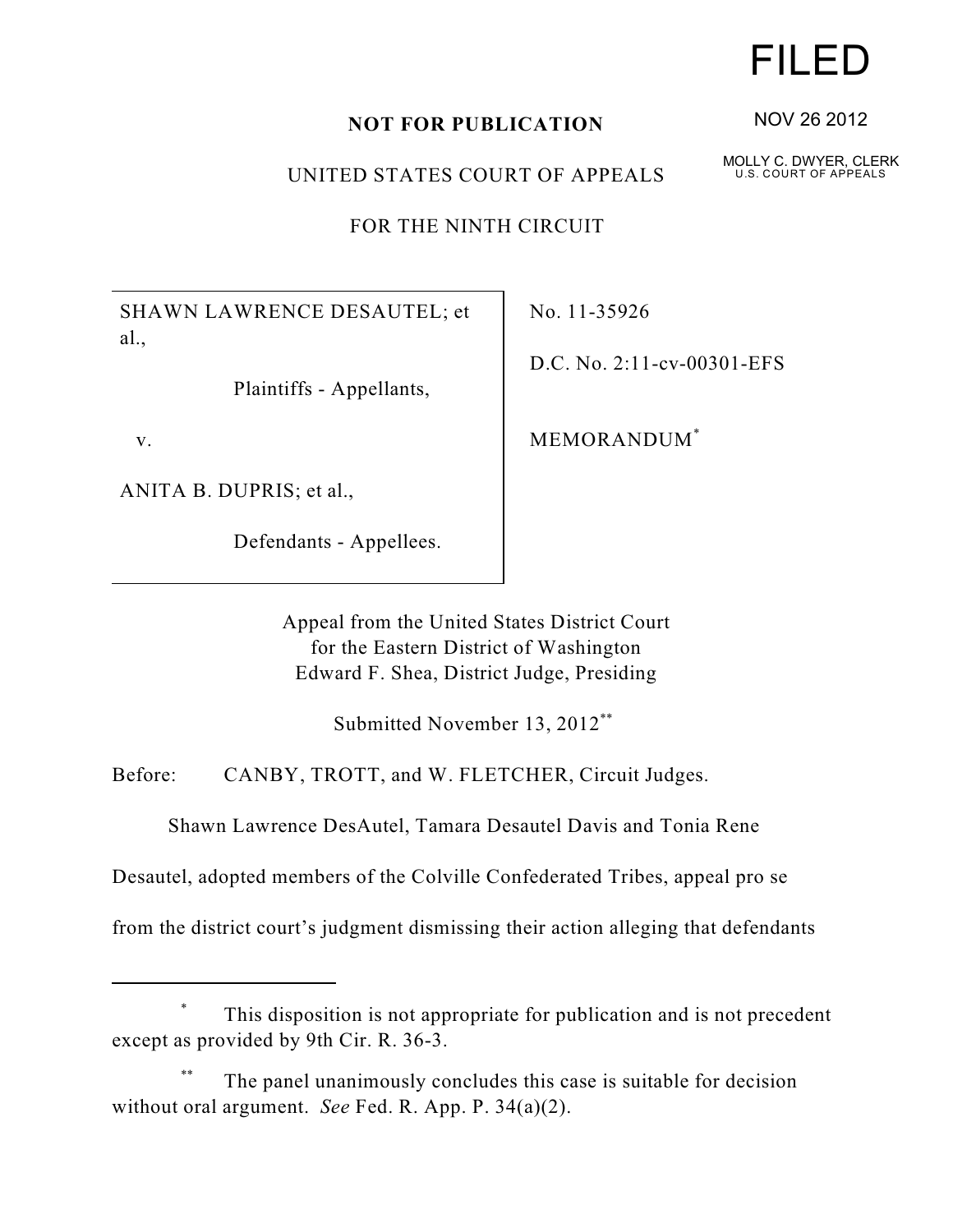violated their First, Fifth, Thirteenth, and Fourteenth Amendment rights during proceedings in which plaintiffs challenged their enrollment status before the Colville Tribal Courts. We have jurisdiction under 28 U.S.C. § 1291. We review de novo, *Rhoades v. Avon Prods.*, 504 F.3d 1151, 1156 (9th Cir. 2007), and we affirm.

The district court properly dismissed the plaintiffs' action for lack of subject matter jurisdiction because the allegations that defendants failed to follow the provisions of the Colville Tribal Code in addressing the plaintiffs' challenge to their enrollment status would impermissibly require the court to evaluate the merits of the tribe's membership determinations. *See Santa Clara Pueblo v. Martinez*, 436 U.S. 49, 72 n.32 (1978) (the right to define membership "for tribal purposes has long been recognized as central to [a tribe's] existence as an independent political community" and federal courts should avoid "intrud[ing] on these delicate matters"); *Lewis v. Norton*, 424 F.3d 959, 961 (9th Cir. 2005) ("[T]ribal immunity bars suits to force tribes to comply with their membership provisions, as well as suits to force tribes to change their membership provisions.")*.*

The district court properly concluded that, in the alternative, the action was subject to dismissal because the causes of action failed to state a claim as a matter of law. *See Allen v. Gold Country Casino*, 464 F.3d 1044, 1048 (9th Cir. 2006)